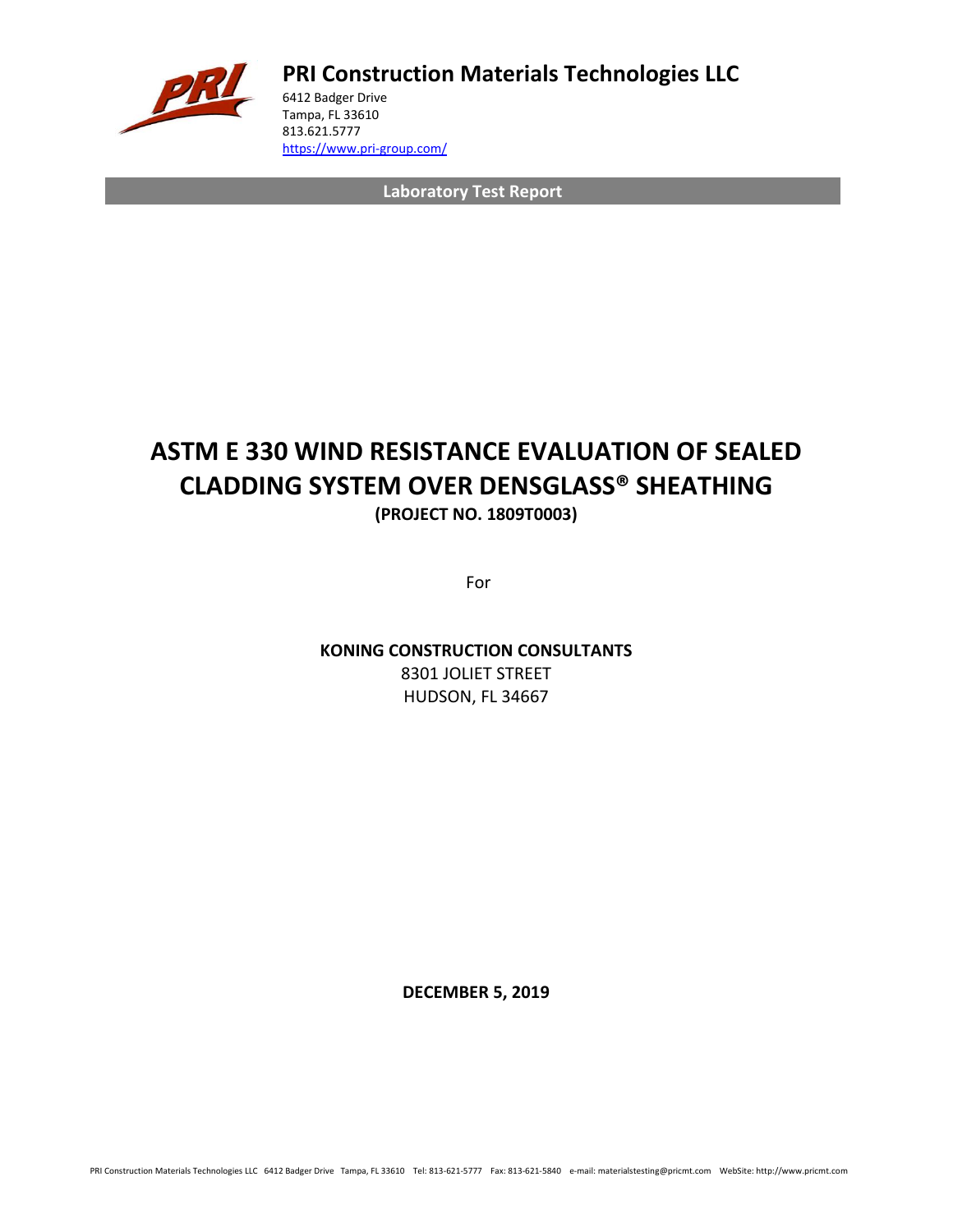| Purpose:             | Evaluate the exterior finish assembly described herein for wind resistance in accordance<br>with ASTM E 330: Standard Test Method for Structural Performance of Exterior<br>Windows, Doors, Skylights and Curtain Walls by Uniform Static Air Pressure Difference.                                                                                                                                                                                                                                                                                                                                                                                                                                                                                                                                                                                                                                                                                                                                                                                                                   |                                                                                                                                                             |  |  |
|----------------------|--------------------------------------------------------------------------------------------------------------------------------------------------------------------------------------------------------------------------------------------------------------------------------------------------------------------------------------------------------------------------------------------------------------------------------------------------------------------------------------------------------------------------------------------------------------------------------------------------------------------------------------------------------------------------------------------------------------------------------------------------------------------------------------------------------------------------------------------------------------------------------------------------------------------------------------------------------------------------------------------------------------------------------------------------------------------------------------|-------------------------------------------------------------------------------------------------------------------------------------------------------------|--|--|
| <b>Test Methods:</b> | Testing was conducted in accordance with ASTM E 330-02(2010): Standard Test Method<br>for Structural Performance of Exterior Windows, Doors, Skylights and Curtain Walls by<br>Uniform Static Air Pressure Difference. Specimens were tested in accordance with<br>Procedure A. The selected test load was ±120 psf, which equates to a ±180 psf proof<br>load when the typical 1.5 factor of safety is applied to the test result. The following<br>sequence was used to evaluate the specimen:<br>+60 psf was applied for 10 seconds<br>1.<br>Specimen was recovered for 1-5 minutes<br>2.<br>+120 psf was applied for 10 seconds<br>3.<br>Specimen was recovered for 1-5 minutes<br>4.<br>-60 psf was applied for 10 seconds<br>5.<br>6.<br>Specimen was recovered for 1-5 minutes<br>-120 psf was applied for 10 seconds<br>7.<br>8.<br>Specimen was recovered for 1-5 minutes<br>+180 psf was applied for 10 seconds<br>9.<br>10. Specimen was recovered for 1-5 minutes<br>11. -180 psf was applied for 10 seconds<br>12. Specimen was recovered for 1-5 minutes               |                                                                                                                                                             |  |  |
| Sampling:            | All products applied to the assembly were provided by Koning Construction Consultants.<br>Below is an itemized list of products that are used in the Sealed Cladding System.                                                                                                                                                                                                                                                                                                                                                                                                                                                                                                                                                                                                                                                                                                                                                                                                                                                                                                         |                                                                                                                                                             |  |  |
|                      | <b>Product Identification</b><br>TYPAR <sup>®</sup> BuildingWrap<br>TYPAR® Construction Tape<br>StructaLath No. 17 SFRC Twin Trac 2.5<br>DRYLOK® Extreme Masonry Waterproofer<br>Vinyl Corp E-Flange Casing Beads<br>MasterSeal NP150<br>Florida Super Stucco                                                                                                                                                                                                                                                                                                                                                                                                                                                                                                                                                                                                                                                                                                                                                                                                                        | Manufacturer<br>Fiberweb, Inc.<br>Fiberweb, Inc.<br>Structa Wire Corp.<br>United Gilsonite Laboratories<br>ClarkDietrich<br><b>BASF</b><br>Argos Cement LLC |  |  |
| Specimen:            | A 4-ft x 8-ft mock-up was constructed from 18 ga. galvanized steel, 2x6 c-stud with studs<br>located 16-inch o.c. and sheathed with 5/8" thick DensGlass® Sheathing attached 6" o.c.<br>with #8 x 1.25" wafer head screws. C-stud straps were placed 24" o.c. between each<br>stud and the DensGlass® Sheathing was attached 6" o.c. into each strap. TYPAR®<br>BuildingWrap was installed with a T-Joint, having a minimum 6" overlap. All joints were<br>taped with 1-7/8" wide TYPAR® Construction Tape. The building wrap was tacked in<br>place with 3/8" crown x 1/4" leg staple placed randomly to hold in place. Vinyl Corp<br>$3/4$ " E-Flange Casing Beads was attached along the perimeter of the wall with #8 x 1"<br>lath screws spaced 24" o.c. The casing was sealed on the exterior to the wall with<br>MasterSeal NP150. StructaLath No. 17 SFRC Twin Trac 2.5 was installed with #8 x 1"<br>truss-head K-lath screws spaced a maximum 16" o.c. into each stud along the twin track.<br>The attachment rows were spaced vertically into the stud at each twin track |                                                                                                                                                             |  |  |

1809T0003A

The test results, opinions, or interpretations are based on the material supplied by the client. This report is for the exclusive use of stated client. No reproduction or facsimile in any form can be made without the client's permission. This report shall not be reproduced except in full without the written approval of this laboratory. PRI Construction Materials Technologies LLC assumes no responsibility nor makes a performance or warranty statement for this material or products and processes containing this material in connection with this report.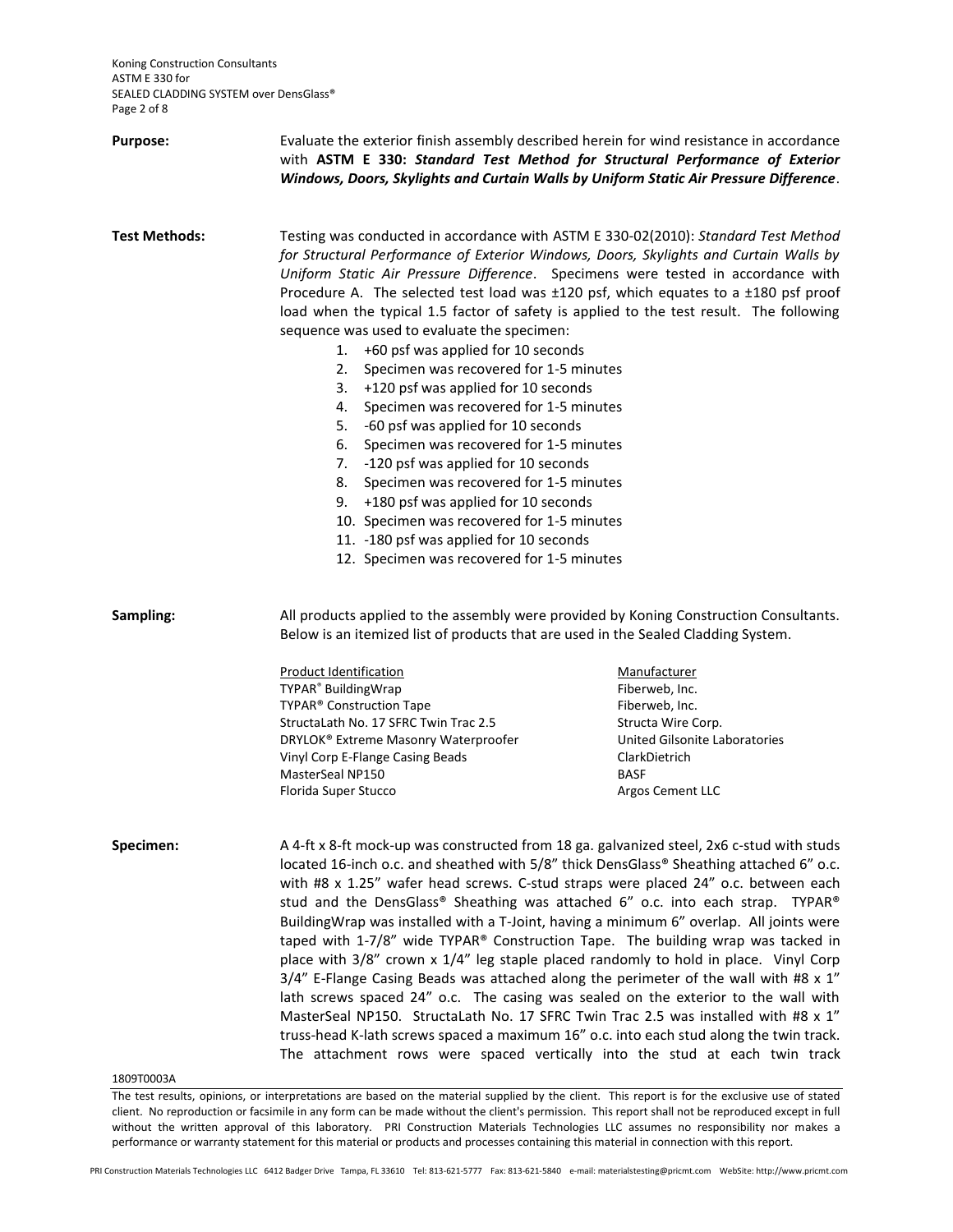(approximately 6" o.c.). In addition, the lath was attached at each c-stud strap 4" o.c. and along the twin track. The stucco finish was prepared by mixing Florida Super Stucco and sand at a 1:4 ratio and applied in two (2) 3/8" coats for a total thickness of 3/4". The final coat was densified with a green wet float. The walls were coated with DRYLOK® Extreme Masonry Waterproofer at a rate of 100 ft<sup>2</sup>/gal applied in two coats (13-21 wet mils per coat).

# **Results:** The specimen was tested December 5, 2019. Results of testing are shown below.

# **Table 1. Results from ASTM E 330, Procedure A for ±120 psf Test Load**

| <b>Pressure</b><br>(psf) | <b>Duration (s)</b> | <b>Result</b><br>(Pass/Fail) |
|--------------------------|---------------------|------------------------------|
| $+60$                    | 10                  | Pass                         |
| 0                        | 60                  | Pass                         |
| $+120$                   | 10                  | Pass                         |
| 0                        | 60                  | Pass                         |
| $-60$                    | 10                  | Pass                         |
| 0                        | 60                  | Pass                         |
| $-120$                   | 10                  | Pass                         |
| 0                        | 60                  | Pass                         |
| $+180$                   | 10                  | Pass                         |
| 0                        | 60                  | Pass                         |
| $-180$                   | 10                  | Pass                         |
| 0                        | 60                  | Pass                         |

Note(s): Deflection measurements were not evaluated.

1809T0003A

The test results, opinions, or interpretations are based on the material supplied by the client. This report is for the exclusive use of stated client. No reproduction or facsimile in any form can be made without the client's permission. This report shall not be reproduced except in full without the written approval of this laboratory. PRI Construction Materials Technologies LLC assumes no responsibility nor makes a performance or warranty statement for this material or products and processes containing this material in connection with this report.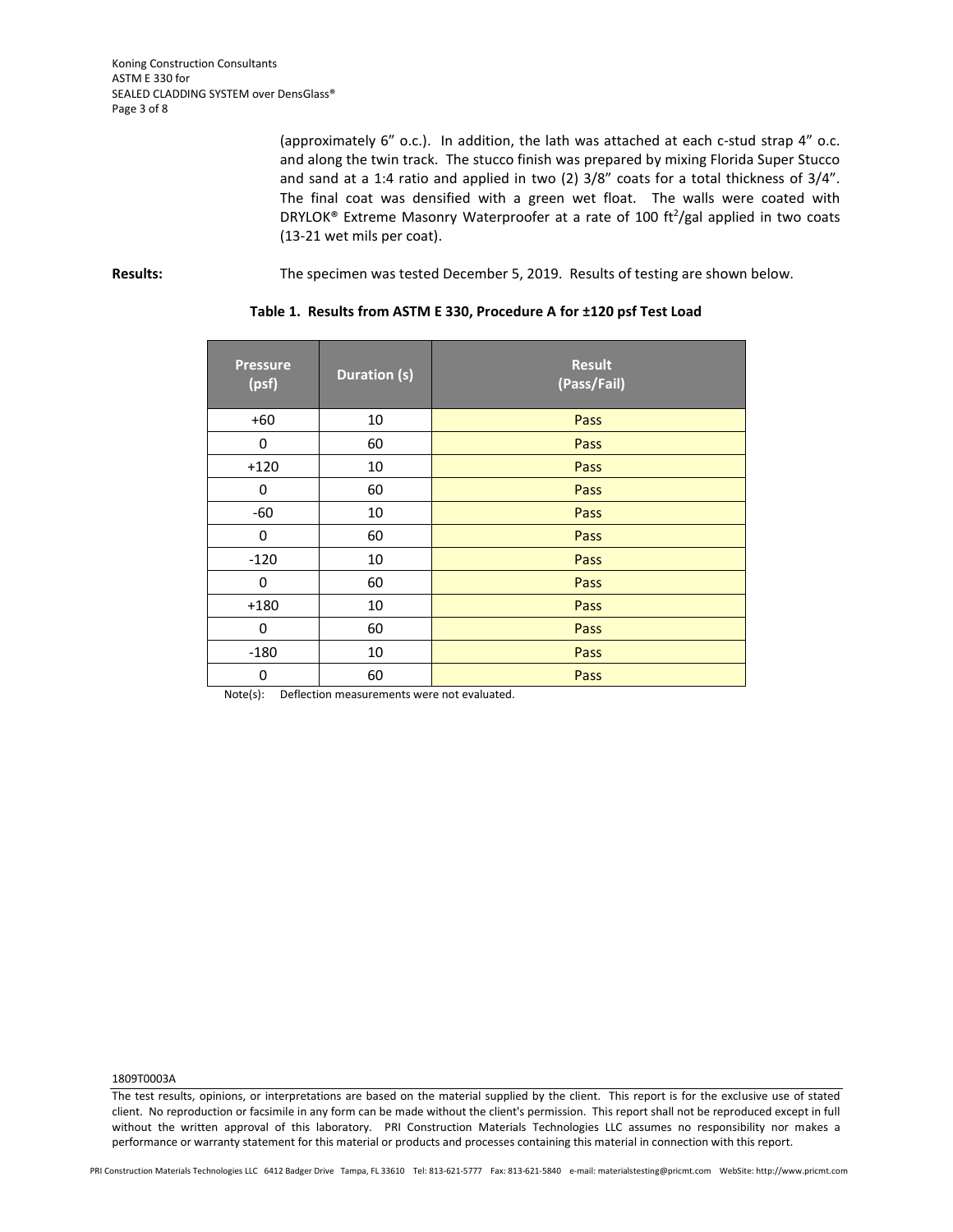Koning Construction Consultants ASTM E 330 for SEALED CLADDING SYSTEM over DensGlass® Page 4 of 8

# **Statement of Attestation:**

The performance evaluation of the Sealed Cladding System was conducted in accordance with ASTM E 330- 02(2010): *Standard Test Method for Structural Performance of Exterior Windows, Doors, Skylights and Curtain Walls by Uniform Static Air Pressure Difference* as described herein.The laboratory test results presented in this report are representative of the material supplied.

 **Signed: Zachary Priest, P.E. Director**

**Report Issue History:**

| Issue #  | Date       | Pages | <b>Revision Description (if applicable)</b> |
|----------|------------|-------|---------------------------------------------|
| Original | 12/05/2019 |       | ΝA                                          |

**PPENDIX FOLLOWS**

1809T0003A

The test results, opinions, or interpretations are based on the material supplied by the client. This report is for the exclusive use of stated client. No reproduction or facsimile in any form can be made without the client's permission. This report shall not be reproduced except in full without the written approval of this laboratory. PRI Construction Materials Technologies LLC assumes no responsibility nor makes a performance or warranty statement for this material or products and processes containing this material in connection with this report.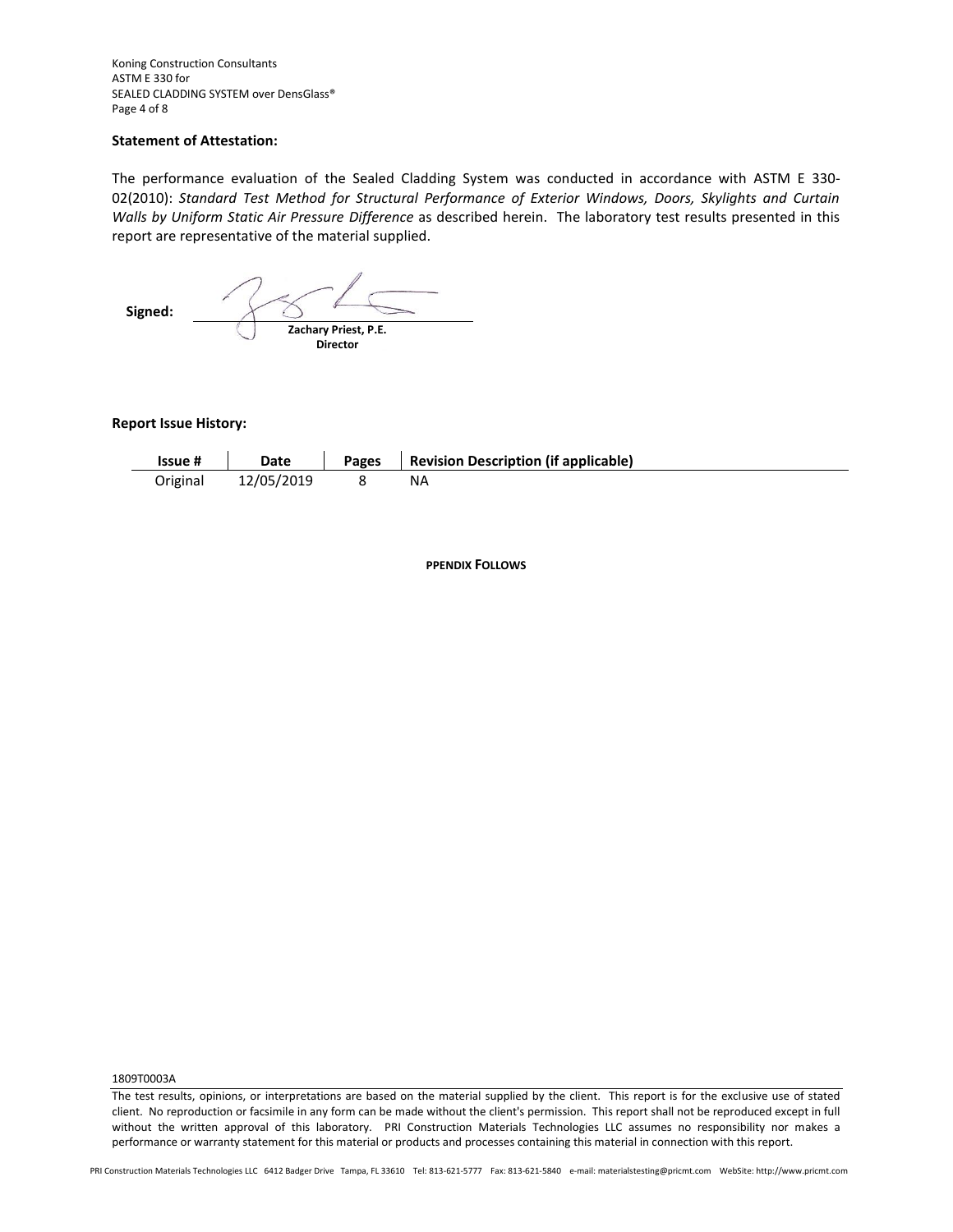# Specimen #1 Construction Photos



#### 1809T0003A

The test results, opinions, or interpretations are based on the material supplied by the client. This report is for the exclusive use of stated client. No reproduction or facsimile in any form can be made without the client's permission. This report shall not be reproduced except in full without the written approval of this laboratory. PRI Construction Materials Technologies LLC assumes no responsibility nor makes a performance or warranty statement for this material or products and processes containing this material in connection with this report.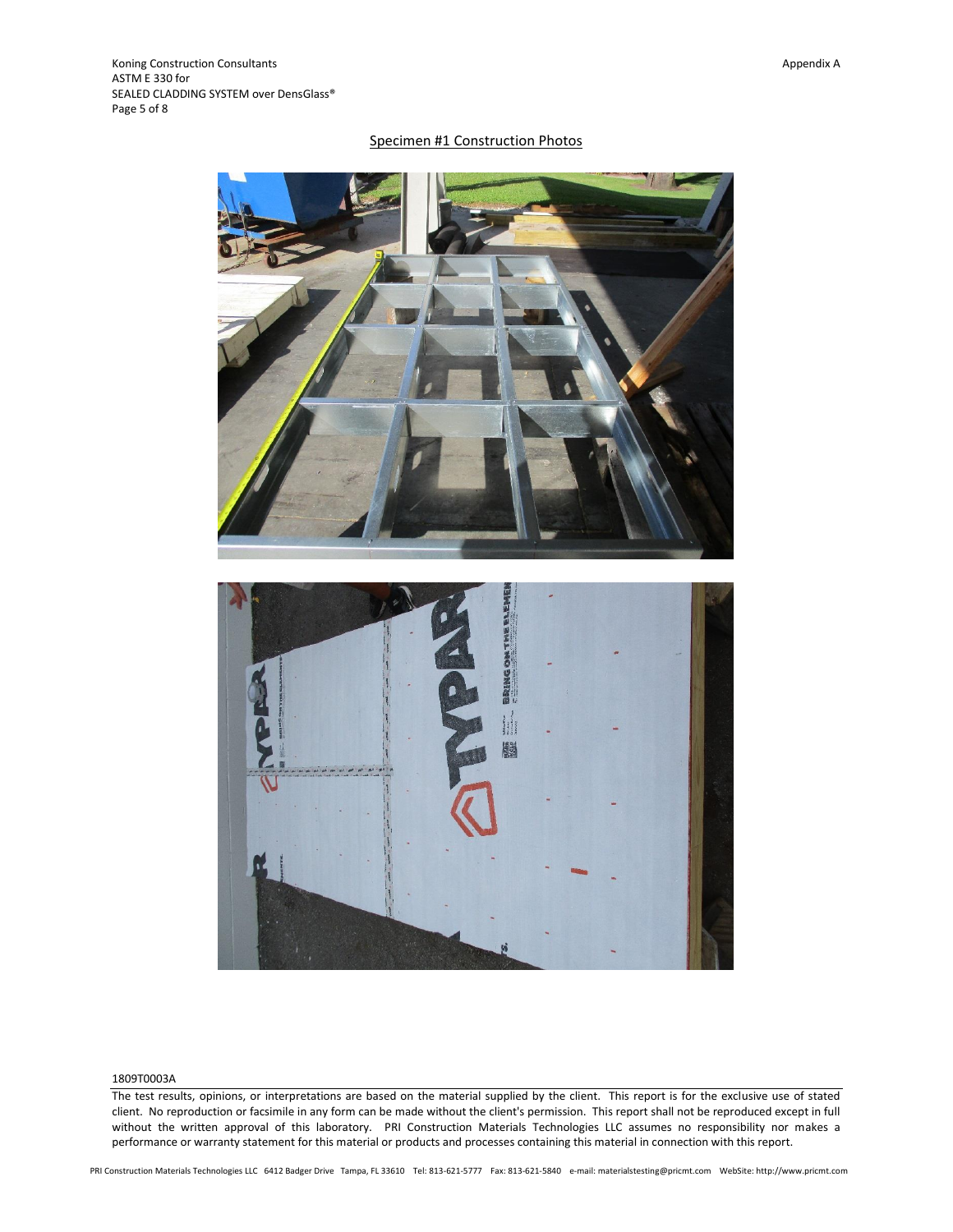

#### 1809T0003A

The test results, opinions, or interpretations are based on the material supplied by the client. This report is for the exclusive use of stated client. No reproduction or facsimile in any form can be made without the client's permission. This report shall not be reproduced except in full without the written approval of this laboratory. PRI Construction Materials Technologies LLC assumes no responsibility nor makes a performance or warranty statement for this material or products and processes containing this material in connection with this report.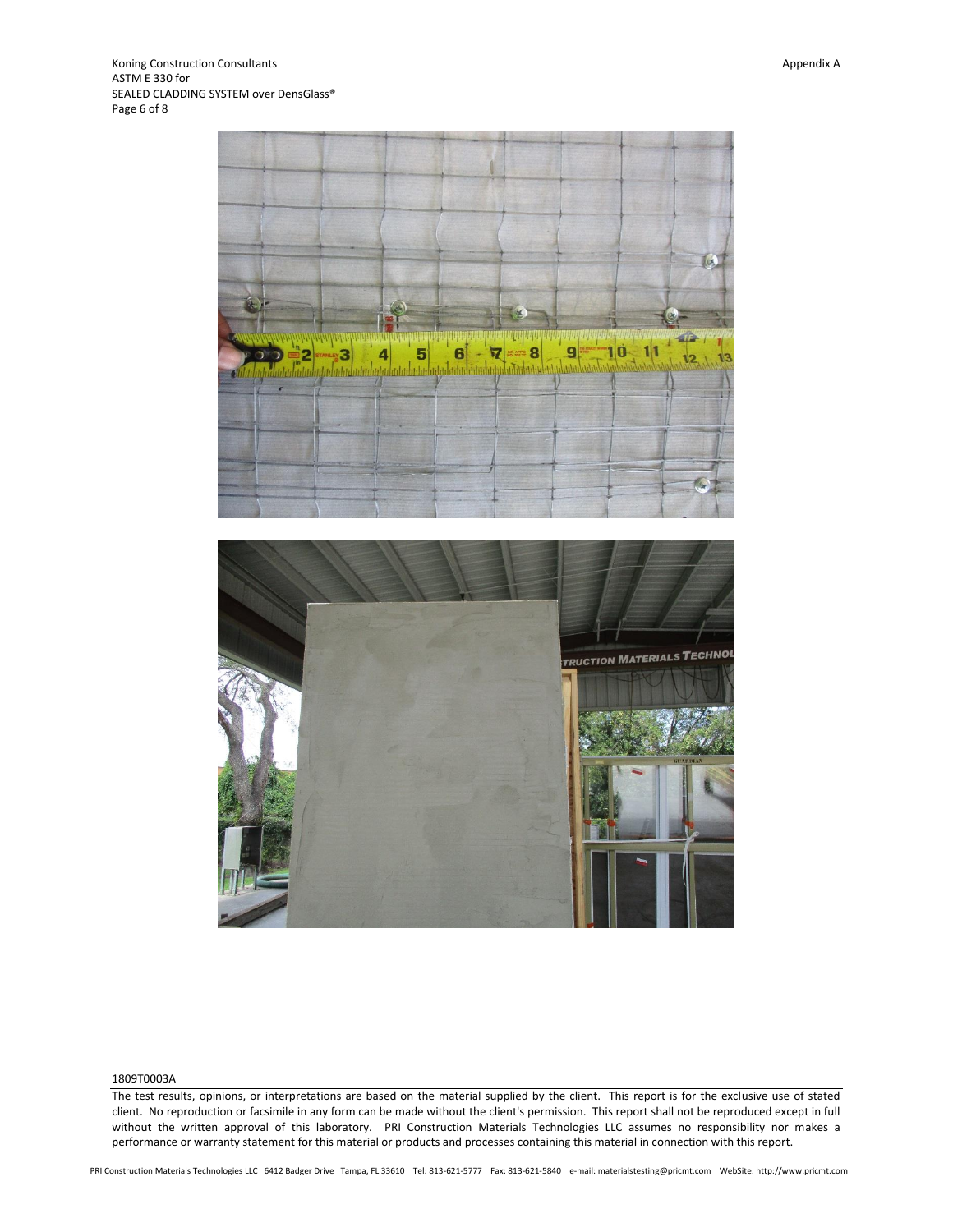# SSTRUCTA WIRE CORP **STRUCTALATH TWIN TRAC**

**SPECIFICATION SHEET** 

#### IAPMO UES 2017 US Patent # 6,305,424, B1 7,287,356, B2



Structalath Twin is a self furring welded wire lath for use as an alternative to the 2.5 lb/yd<sup>2</sup> diamond mesh metal lath as specified in ASTM C 847 and for use as an alternative to the 1.14 lb/yd<sup>2</sup> welded wire lath specified in ASTM C 933. Structalath Twin Trac is similar to Structalath No. 17 ga. with an addition of eight secondary cold-rolled longitudinal wires. Excellent for commercial construction, Twin Trac has been designed to simplify the attachment of wire lath to wood and steel studs.

## **FEATURES**

- . Designed to simplify attachment for both steel and wood stud construction
- . 17 ga. galvanized steel wire is precision welded to form 1 1/2" x 1 1/2" openings
- . Eight additional secondary cold rolled longitudinal wires form a twin trac that simplifies attachment
- . The 3/16" Twin Trac spacing allows the easy penetration of screws, nails, and a wide base for automatic staples
- . Rolls are 38 3/8" wide by 150 ft. long (50 square yards)
- Weight of roll is 1.14 lb/yd2
- · Design promotes uniform plaster thickness
- · Provides superior reinforcement and crack resistance
- . Each and every cross wire is securely furred
- . Hat channel furr provides for superior stucco embedment
- . Longitudinal wires are cold rolled (flattened) to eliminate curvature memory
- · Cold rolled (CR) process Increases tensile and breaking load of wire
- . Rolls out flat and stays flat
- . Easy to fold around corners with clean bending lines

#### **DETAILS**

- A. Width of furring leg 3/8"
- B. Furring height 1/4" to the underside of the cross wire
- C. Furring rows every 3" on centre
- D. Every cross wire is furred
- E. Tabs are aligned with edge wire and extend 1/4" beyond edge wires
- F. Overall width is 38 3/8". Designed for full coverage of 9' - 3" wall heights including code required overlaps
- G. Twin Trac for ease of attachment

#### **PACKAGING**

- · 32 rolls per pallet
- . Each rolls is banded with poly strapping Indicating manufacturer and IAPMO **UES 2017**
- · English/Spanish Installation Instructions available

#### **GREEN ATTRIBUTES**

- · Made from 80% recycled steel recycling conserves natural and energy resources
- · Conservation of steel without reducing strength
- . Less metal with no loss of performance
- . Compact packaging means further reduction in total carbon footprint

## **ALSO AVAILABLE:**

. Twin Trac - Stainless Steel T-304/ANSI **Special Order Only** 

Fully conforms to the requirements for stucco reinforcing as defined in UBC, IBC and IRC building codes

STRUCTA WIRE CORP. 1395 NORTH GRANDVIEW HWY, VANCOUVER, BC V5N 1N2 T 604-254-9868 E INFO@STRUCTAWIRE.COM

#### 1809T0003A

The test results, opinions, or interpretations are based on the material supplied by the client. This report is for the exclusive use of stated client. No reproduction or facsimile in any form can be made without the client's permission. This report shall not be reproduced except in full without the written approval of this laboratory. PRI Construction Materials Technologies LLC assumes no responsibility nor makes a performance or warranty statement for this material or products and processes containing this material in connection with this report.